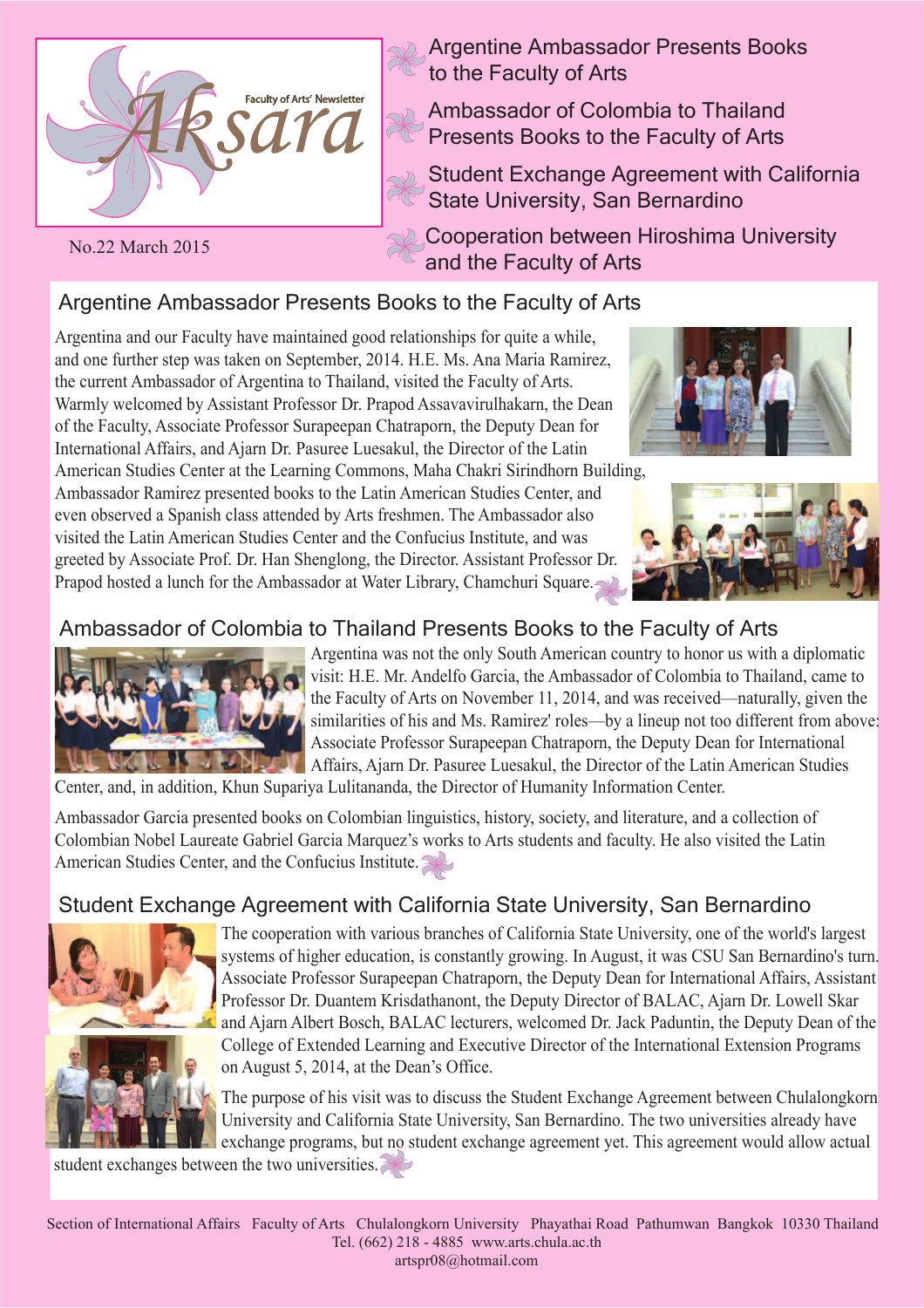#### International Cooperation

### Cooperation between Hiroshima University and the Faculty of Arts

Japan is another great focus of the international outreach. Under the so-called AIMS-HU, ten students from the Faculty of Arts went on an exchange program to Hiroshima University, from March to July, 2014, and seven students from Hiroshima University attended classes at BALAC in the first semester of 2014. Professor Dr. Taiji Hotta, the Vice President for International Affairs, Ms. Saori Nakaie, the Head of the International Exchange Group, and Ms. Tomoko Sasaki, the AIMS-HU Coordinator, visited the Faculty of Arts to learn about the students' visits and their activities, and to acquire information on classes and activities arranged by the Faculty for the Japanese students.



Apart from this, the future was also discussed, in the form of internship opportunities for the Arts and the Japanese students as a part of AIMS-HU.

## Cooperation with Ritsumeikan University, Japan



The importance of AIMS is underscored by another visit from Japan: On September 9, 2014, Professor Dr. Yusuke Toyoda, the Deputy Dean of the College of Policy Science, and Dr. Piyada Chonlaworn from Ritsumeikan University (one of Japan's leading private universities) came to the Faculty of Arts to discuss the cooperation under AIMS. They were welcomed by Assoc. Prof. Surapeepan Chatraporn, the Deputy Dean for International Affairs, Assistant Professor Dr. Duantem Krisdathanont, Assist. Prof. Thosaeng Chaochuti, Ajarn Dr. Asadayuth Chusri, and Ajarn Dr. Lowell Skar in Room 815 of the Maha Chakri Sirindhorn Building.

Our Japanese visitors wished to discuss the student exchange program, especially in terms of the number of students, the time period, courses with transferable credits, and activities. Professor Dr. Yusuke Toyoda will convey the result of the meeting to Ritsumeikan University. The student exchange program begins in the second semester of 2014.

### Cooperation with Sophia University, Japan, through AIMS

AIMS once again: On October 31, 2014, Assistant Professor Dr. Prapod Assavavirulhakarn, the Dean of the Faculty of Arts, and Associate Professor Surapeepan Chatraporn, the Deputy Dean for International Affairs, Assistant Professor Dr. Voravudhi Chirasombutti, the Head of the Japanese Section, the Department of Eastern Languages, Associate Professor Charunee Hongcharu, lecturer of BALAC's Music and Culture, and Ajarn Dr. Lowell Skar, BALAC lecturer welcomed a delegation from renowned Sophia University, Tokyo, Japan. The delegation included Professor Dr. Tak Watanabe from the Faculty of Liberal Arts, Associate Professor Dr. Davisi Boontharm from the Center of Global Discovery, Faculty of Foreign Studies, and Ms. Hanna Tajima from the Office of Global Education and Collaboration.

The exchange program between the Faculty of Arts and Sophia University, or a discussion of its finer points, was what had brought the distinguished guests here. In this semester, there are five students from Sophia University taking classes at BALAC, with financial support from Sophia University. In the next semester, five students from BALAC will be taking classes at Sophia University. Under the agreement between the two universities, Chula students do not have to pay tuition, but have to pay for their own air fares and accommodation. Because of the very high living cost in Tokyo, the Faculty of Arts asked Sophia University to cover the accommodation cost for Chula students as well. The negotiation went well: Sophia University





agreed to cover not only the accommodation cost but also round-trip air fares for Chula students. Assistant Professor Dr. Prapod hosted a lunch for Sophia University Representatives at Jade Garden in the Montien Hotel.